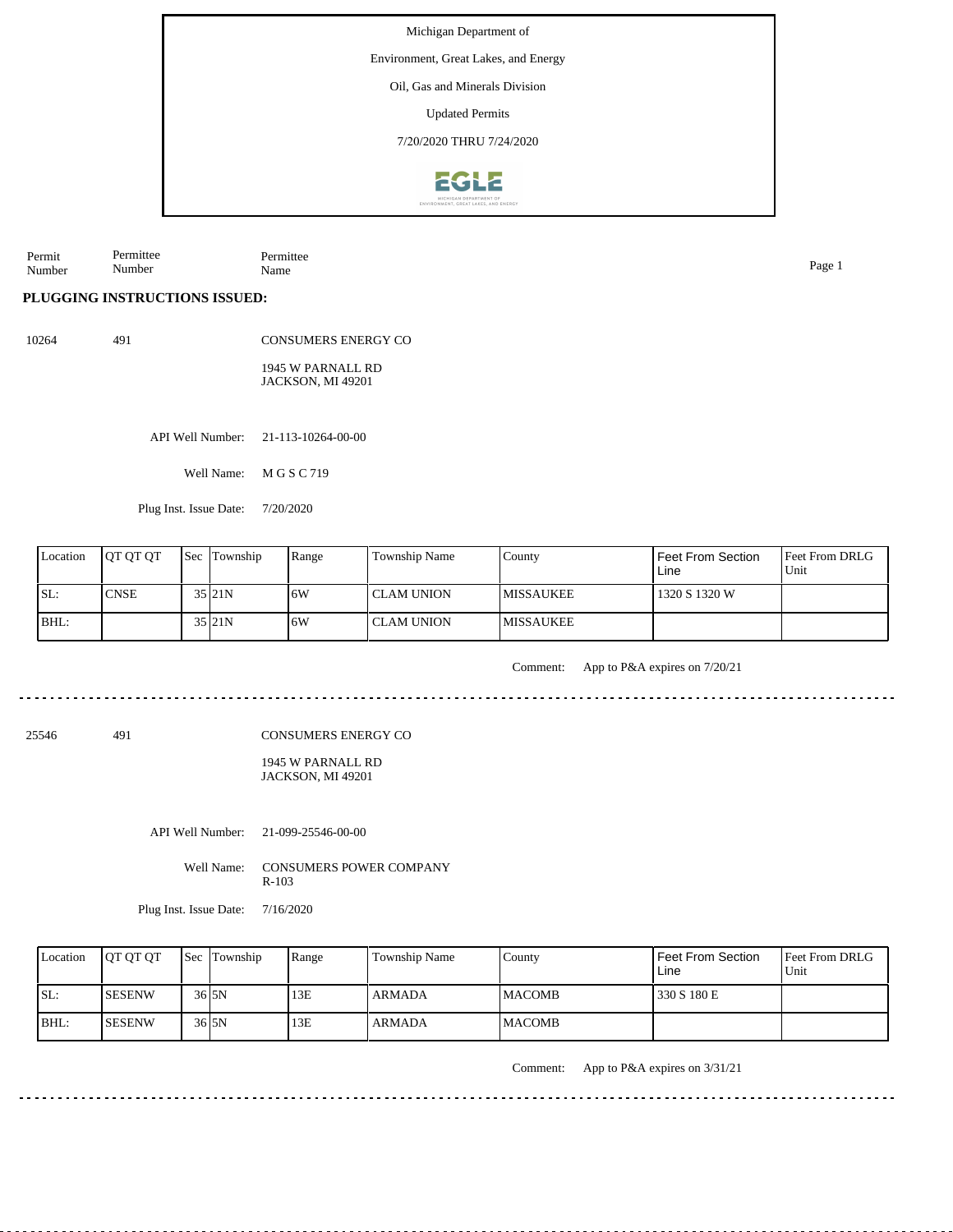Environment, Great Lakes, and Energy

Oil, Gas and Minerals Division

Updated Permits

7/20/2020 THRU 7/24/2020



Permittee

Permit Number

Number

Permittee Name Page 2

25832 491 CONSUMERS ENERGY CO

> 1945 W PARNALL RD JACKSON, MI 49201

API Well Number: 21-099-25832-00-00

Well Name: CONSUMERS POWER CO R-121

Plug Inst. Issue Date: 7/16/2020

| Location | <b>OT OT OT</b> | <b>Sec Township</b> | Range | Township Name | County         | Feet From Section<br>Line | <b>Feet From DRLG</b><br>l Unit |
|----------|-----------------|---------------------|-------|---------------|----------------|---------------------------|---------------------------------|
| ISL:     | INWSWSW         | 1 I4N               | 13E   | l RAY         | <b>IMACOMB</b> | 1015 S 478 W              |                                 |
| BHL:     | INWSWSW         | l I4N               | 13E   | l RAY         | <b>IMACOMB</b> |                           |                                 |

<u>. . . . . . . . . . . . . . . .</u>

Comment: App to P&A expires on 3/31/21.

52886 4745

BELDEN AND BLAKE CORP DBA WARD LAKE ENERGY 685 EAST M-32 SUITE 201

GAYLORD, MI 49735

API Well Number: 21-101-52886-00-00

Well Name: STATE SPRINGDALE & STIVER ET AL 7-28

Plug Inst. Issue Date: 7/16/2020

| Location | <b>JOT OT OT</b> | <b>Sec Township</b> | Range | Township Name     | County           | Feet From Section<br>Line | <b>IFeet From DRLG</b><br>Unit |
|----------|------------------|---------------------|-------|-------------------|------------------|---------------------------|--------------------------------|
| SL:      | <b>ISESWNE</b>   | 28 <sub>24N</sub>   | 14W   | <b>SPRINGDALE</b> | <b>IMANISTEE</b> | 1600 S 842 W              | 1600 S 472 E                   |
| BHL:     | <b>ISESWNE</b>   | 28 <sub>124N</sub>  | 14W   | <b>SPRINGDALE</b> | <b>MANISTEE</b>  | 600 S 842 W               | 600 S 472 E                    |

Comment: App to P&A expires on 7/16/21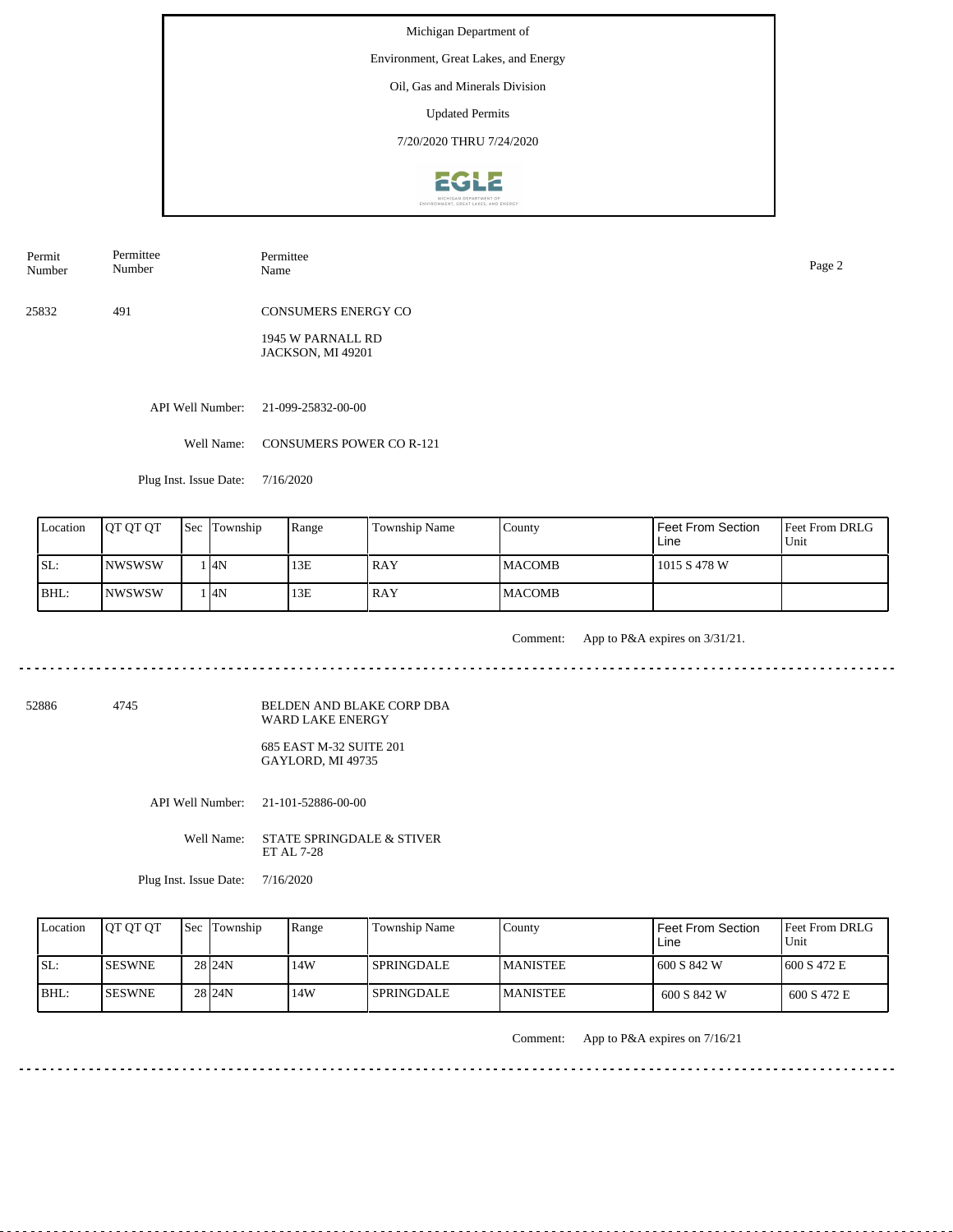Environment, Great Lakes, and Energy

Oil, Gas and Minerals Division

Updated Permits

7/20/2020 THRU 7/24/2020



5840 2298 UNION OIL CO OF CALIFORNIA Permit Number Permittee Number Permittee Name Page 3

> 2210 W. PINE RIVER RD. BRECKENRIDGE, MI 48615

API Well Number: 21-035-05840-00-00

Well Name: STATE CLARE A-2

Plug Inst. Issue Date: 7/16/2020

| Location | <b>OT OT OT</b>     | <b>Sec</b> Township | Range | Township Name  | County        | Feet From Section<br>Line | Feet From DRLG<br>Unit |
|----------|---------------------|---------------------|-------|----------------|---------------|---------------------------|------------------------|
| SL:      | N <sub>2</sub> NWNW | 33 19N              | 16W   | <b>REDDING</b> | <b>ICLARE</b> | 330 N 660 W               |                        |
| BHL:     | N <sub>2</sub> NWNW | 33 19N              | 16W   | <b>REDDING</b> | <b>ICLARE</b> |                           |                        |

<u>. . . . . . . . .</u>

Comment: App to re-P&A expires on 7/16/21

61481 5320

SAVOY ENERGY LP 920 HASTINGS STREET, SUITE A PO BOX 1560 TRAVERSE CITY, MI 49685-1560

API Well Number: 21-025-62018-02-00

Well Name: REPLOGLE 3-3A HD1

True Vertical Depth: 3556

Plug Inst. Issue Date: 3/5/2020

| Location | <b>IOT OT OT</b> | <b>Sec Township</b> | Range | Township Name | County           | Feet From Section<br>Line | Feet From DRLG<br>Unit |
|----------|------------------|---------------------|-------|---------------|------------------|---------------------------|------------------------|
| ISL:     | ISENWNW          | 3 I4S               | 8W    | <b>ATHENS</b> | <b>I</b> CALHOUN | 1153 N 998 W              |                        |
| BHL:     | <b>ISESENE</b>   | 4 I 4 S             | 8W    | <b>ATHENS</b> | <b>I</b> CALHOUN | 2082 N 268 E              | 1539 S 1050 W          |

Comment: App to P&A to be executed immediately.

 $- - - - - - -$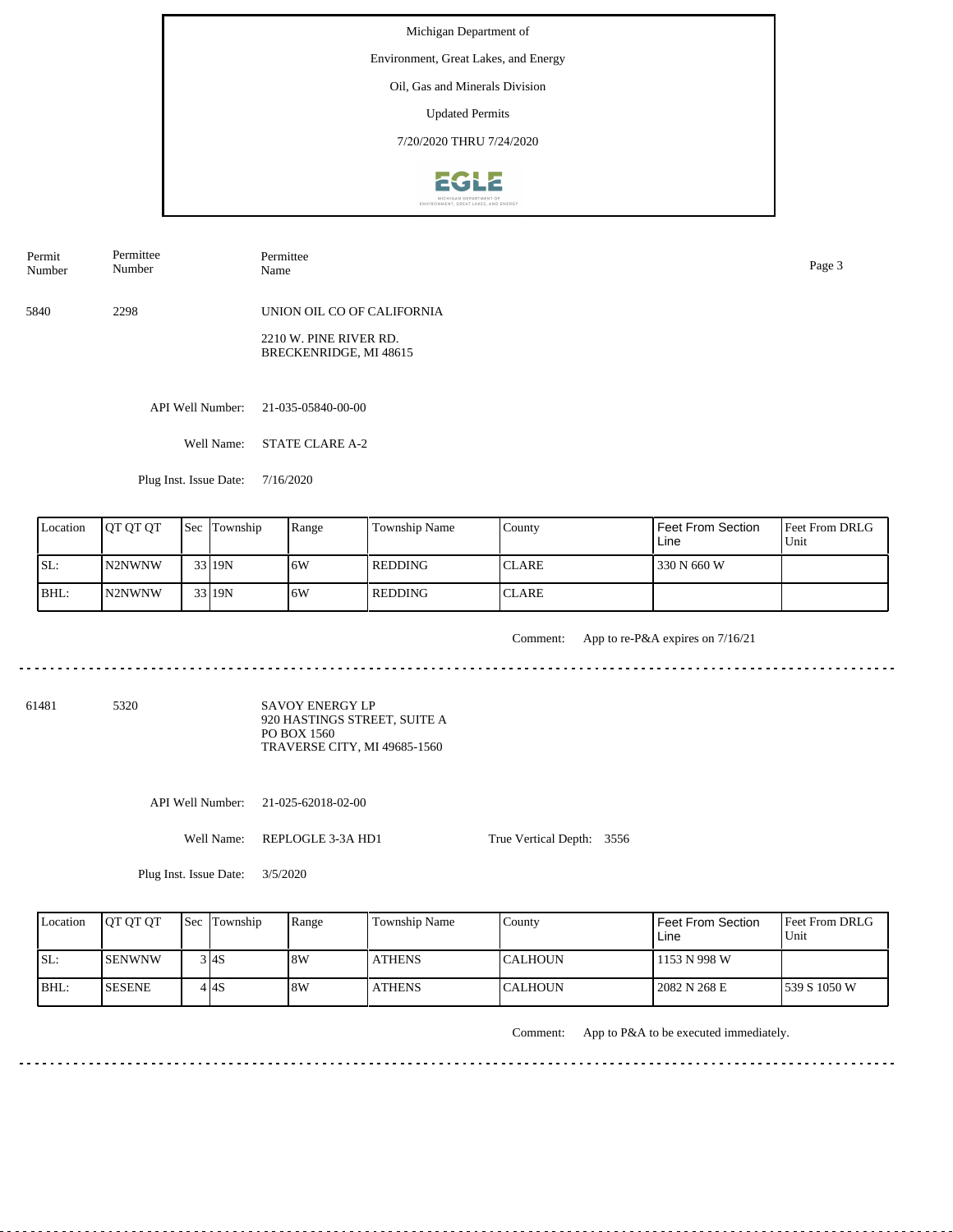Environment, Great Lakes, and Energy

Oil, Gas and Minerals Division

Updated Permits

7/20/2020 THRU 7/24/2020



Permit Number Permittee Number Permittee Name Page 4

## **RECORD OF WELL PLUGGING:**

| 61115 | 6587 | <b>BROWN AND BORELLI INC</b> |
|-------|------|------------------------------|
|       |      | <b>PO BOX 747</b>            |
|       |      | 20791 US HIGHWAY 81          |
|       |      | KINGFISHER, OK 73750         |

API Well Number: 21-073-61115-00-00

Well Name: JUDGE 1-13

Plugging Date: 2/19/2019

| Location | IOT OT OT | <b>Sec</b> | Township  | Range | <b>Township Name</b> | County          | l Feet From Section<br>Line | <b>IFeet From DRLG</b><br>Unit |
|----------|-----------|------------|-----------|-------|----------------------|-----------------|-----------------------------|--------------------------------|
| SL:      | ISWSWNW   |            | 13 1 13 N | 5W    | <b>FREMONT</b>       | <b>ISABELLA</b> | 2302 N 450 W                | 1381 S 450 W                   |
| BHL:     | ISWSWNW   |            | 13 1 13 N | 5W    | <b>FREMONT</b>       | <b>ISABELLA</b> | 2302 N 450 W                | 381 S 450 W                    |

61481 5320

SAVOY ENERGY LP 920 HASTINGS STREET, SUITE A PO BOX 1560 TRAVERSE CITY, MI 49685-1560

API Well Number: 21-025-62018-02-00

Well Name: REPLOGLE 3-3A HD1

True Vertical Depth: 3556

Plugging Date: 3/5/2020

| Location | <b>OT OT OT</b> | <b>Sec</b> Township | Range | Township Name | County           | Feet From Section<br>Line | <b>Feet From DRLG</b><br>Unit |
|----------|-----------------|---------------------|-------|---------------|------------------|---------------------------|-------------------------------|
| SL:      | <b>ISENWNW</b>  | 3 4S                | 8W    | <b>ATHENS</b> | ICALHOUN         | 1153 N 998 W              |                               |
| $IBHL$ : | <b>ISESENE</b>  | 4 I 4 S             | 8W    | <b>ATHENS</b> | <b>I</b> CALHOUN | 2082 N 268 E              | 1539 S 1050 W                 |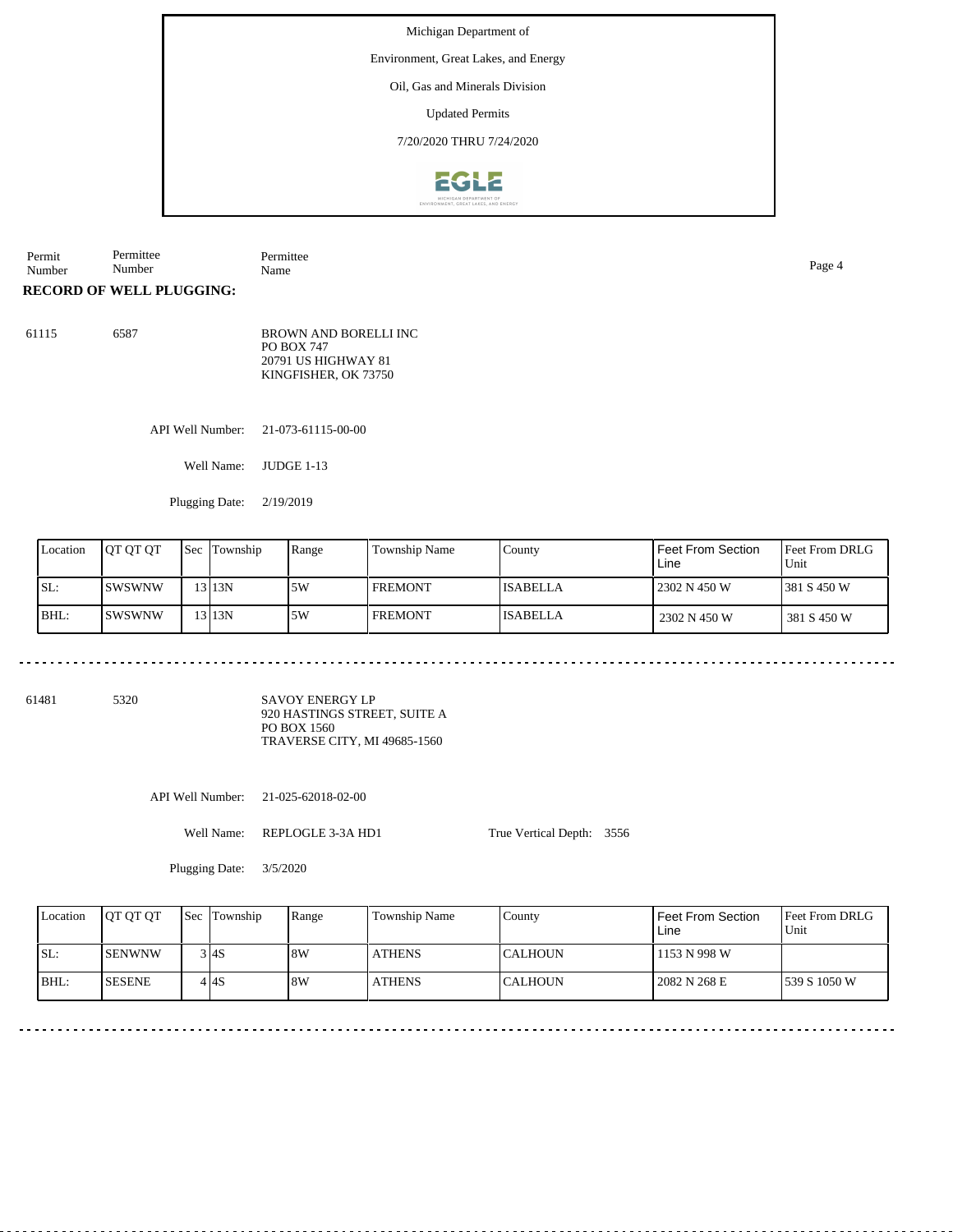Environment, Great Lakes, and Energy

Oil, Gas and Minerals Division

Updated Permits

7/20/2020 THRU 7/24/2020



Permit Number Permittee Number Permittee Name Page 5

## **APPLICATIONS TO CHANGE WELL STATUS:**

10350 491

CONSUMERS ENERGY CO

1945 W PARNALL RD JACKSON, MI 49201

API Well Number: 21-035-10350-01-00

Well Name: MICH GAS STORAGE 718

Approval Date: 7/17/2020

| Location | <b>OT OT OT</b> | <b>Sec</b> Township | Range | <b>Township Name</b> | County        | Feet From Section<br>Line | <b>Feet From DRLG</b><br>Unit |
|----------|-----------------|---------------------|-------|----------------------|---------------|---------------------------|-------------------------------|
| ISL:     | <b>CNNW</b>     | 17 I20N             | 5W    | l summerfield        | <b>ICLARE</b> | 1320 S 1320 W             |                               |
| BHL:     |                 | 17 I20N             | 15W   | <b>SUMMERFIELD</b>   | <b>ICLARE</b> |                           |                               |

<u>. . . . . . . . . . . . . . . . . .</u>

Proposed Rework: Temporarily Abandoned Comment: ACOWS for TA expires on 7/17/21

61247 6366 MAVERICK EXPLORATION AND PRODUCTION INC

> 3301 VETERANS DR STE 107 TRAVERSE CITY, MI 49684

API Well Number: 21-055-32543-02-00

Well Name: CUNNINGHAM & STATE PARADISE 1-27A

True Vertical Depth: 6525

Approval Date: 8/25/2017

| Location | <b>IOT OT OT</b> | <b>Sec Township</b> | Range | Township Name | County                 | Feet From Section<br>Line | <b>IFeet From DRLG</b><br>Unit |
|----------|------------------|---------------------|-------|---------------|------------------------|---------------------------|--------------------------------|
| SL:      | ISWNWSW          | 27 <sub>126</sub> N | 10W   | l PARADISE.   | <b>IGRAND TRAVERSE</b> | 1966 S 240 W              |                                |
| BHL:     | ISWNWSW          | 27 <sub>126</sub> N | 10W   | l PARADISE.   | <b>IGRAND TRAVERSE</b> | 1956 S 280 W              | 1630 S 1041 E                  |

ACOWS to Plugback

Proposed Rework: ACOWS to Plugback Comment: ACOWS to plugback for kickoff HD leg for drain.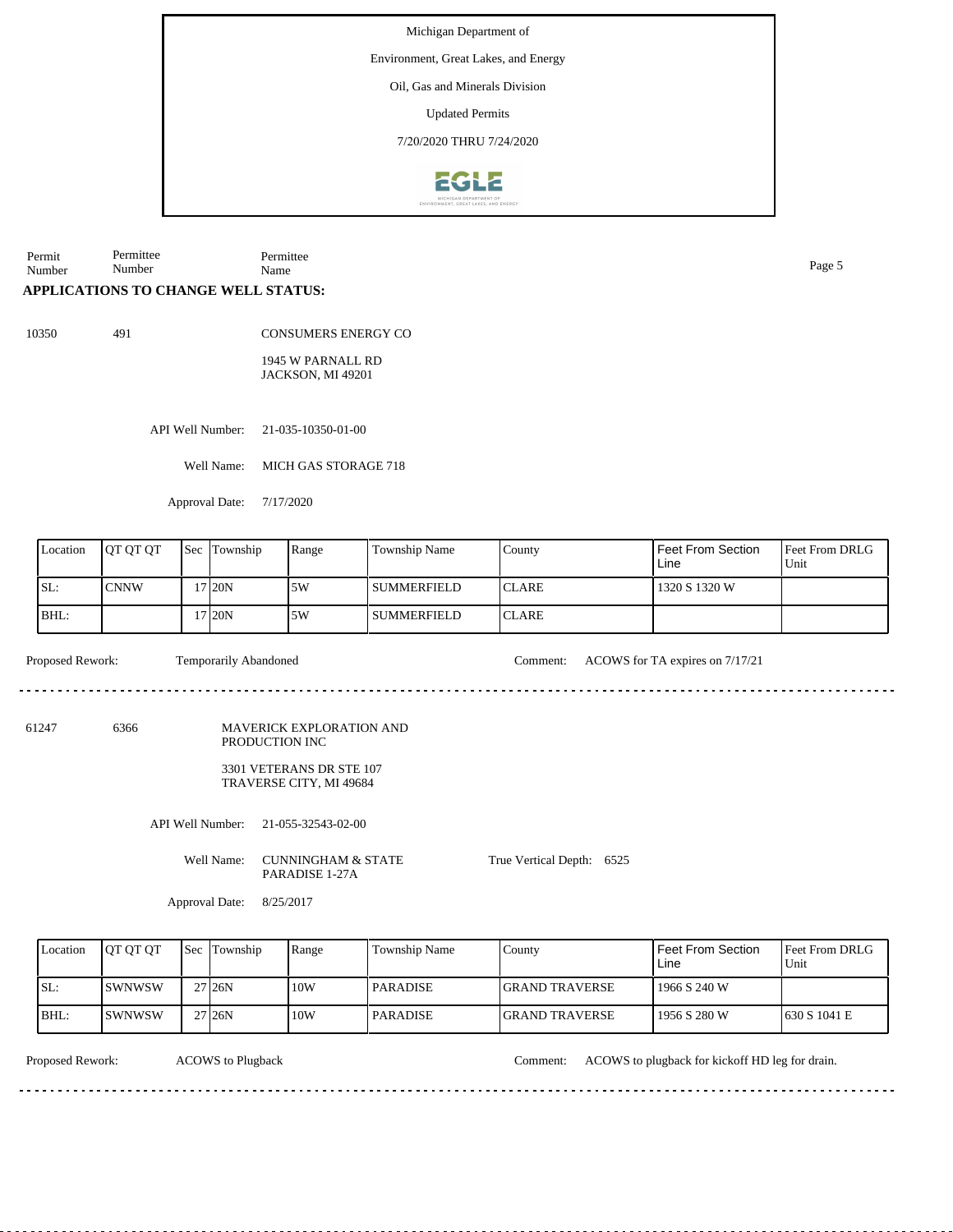Michigan Department of Environment, Great Lakes, and Energy Oil, Gas and Minerals Division Updated Permits 7/20/2020 THRU 7/24/2020 2612

Permit Number Permittee Number Permittee Name SAVOY ENERGY LP 920 HASTINGS STREET, SUITE A PO BOX 1560 TRAVERSE CITY, MI 49685-1560 61470 5320

API Well Number: 21-025-62018-00-00

Well Name: REPLOGLE 3-3

Approval Date: 2/22/2020

| Location | OT OT OT       | Sec Township | Range | Township Name | <b>County</b>  | I Feet From Section<br>Line | $\blacksquare$ Feet From DRLG<br>Unit |
|----------|----------------|--------------|-------|---------------|----------------|-----------------------------|---------------------------------------|
| SL:      | <b>SENWNW</b>  | 3 I4S        | 18W   | <b>ATHENS</b> | <b>CALHOUN</b> | 1153 N 998 W                | 484 N 330 E                           |
| BHL:     | <b>ISENWNW</b> | 3 I4S        | 8W    | <b>ATHENS</b> | <b>CALHOUN</b> | 1153 N 998 W                | 484 N 330 E                           |

 $\frac{1}{2} \left( \frac{1}{2} \right) \left( \frac{1}{2} \right) \left( \frac{1}{2} \right) \left( \frac{1}{2} \right) \left( \frac{1}{2} \right)$ 

Proposed Rework: ACOWS to Plugback Comment: ACOWS to plugback for Replogle 3-3A kick.

Page 6

61478 5320

SAVOY ENERGY LP 920 HASTINGS STREET, SUITE A PO BOX 1560 TRAVERSE CITY, MI 49685-1560

API Well Number: 21-025-62018-01-00

Well Name: REPLOGLE 3-3A

Approval Date: 2/28/2020

True Vertical Depth: 3873

| Location | <b>OT OT OT</b> | <b>Sec Township</b> | Range | Township Name | County           | <sup>1</sup> Feet From Section<br>Line | Feet From DRLG<br>'Unit |
|----------|-----------------|---------------------|-------|---------------|------------------|----------------------------------------|-------------------------|
| ISL:     | <b>SENWNW</b>   | 3 I4S               | 8W    | <b>ATHENS</b> | <b>ICALHOUN</b>  | 1153 N 998 W                           |                         |
| BHL:     | <b>NESWNW</b>   | 3 I4S               | 8W    | <b>ATHENS</b> | <b>I</b> CALHOUN | 1926 N 977 W                           | 1668 S 352 E            |

ACOWS to Plugback

Proposed Rework: ACOWS to Plugback to 2300' to kick Replogle 3-3A HD1.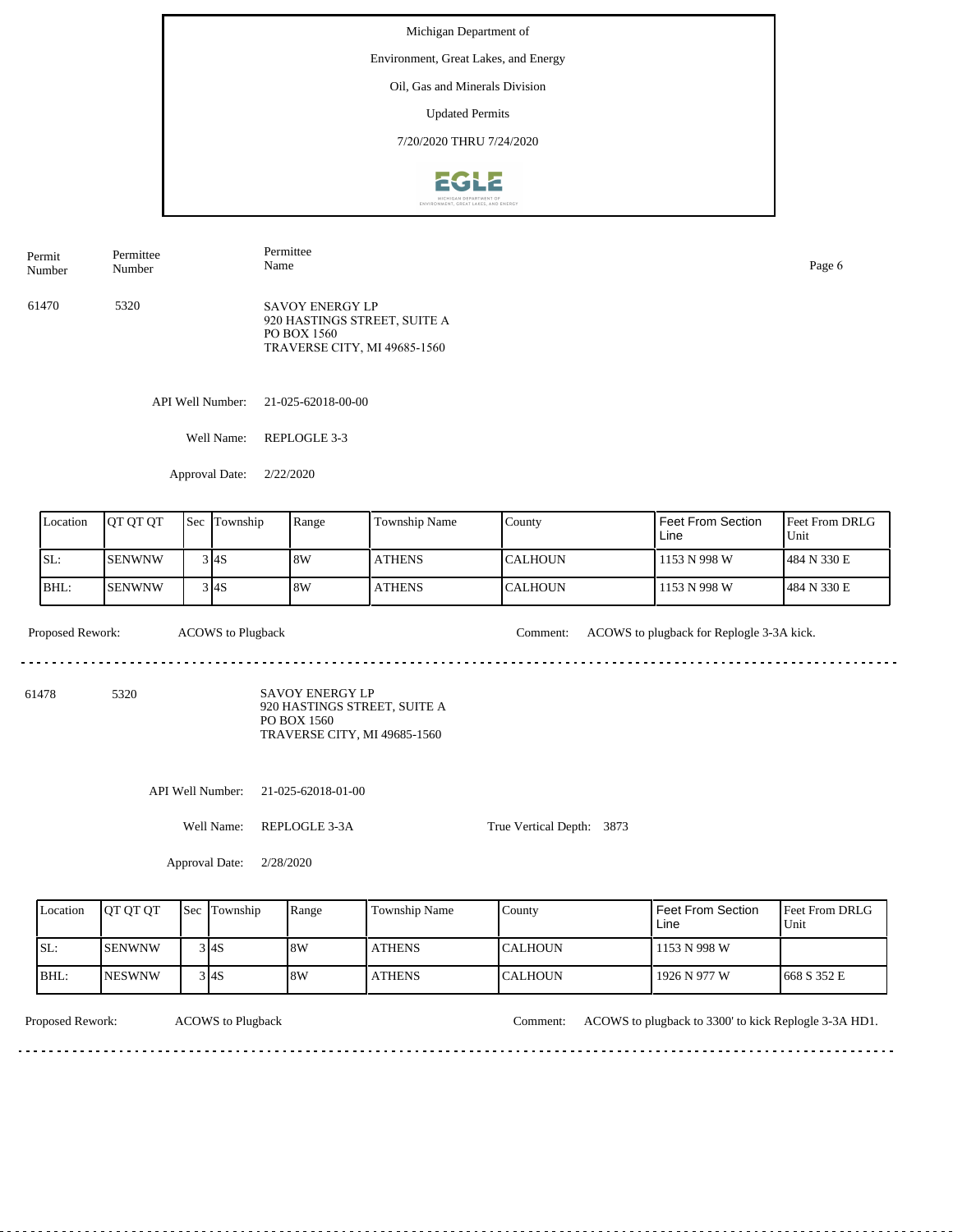Environment, Great Lakes, and Energy

Oil, Gas and Minerals Division

Updated Permits

7/20/2020 THRU 7/24/2020



Permit Number Permittee Number Permittee Name Page 7

## **RECORD OF CHANGE OF WELL STATUS:**

13453 491

CONSUMERS ENERGY CO

1945 W PARNALL RD JACKSON, MI 49201

API Well Number: 21-035-13453-00-00

Well Name: MICHIGAN GAS STORAGE CO 332

Change Date: 7/13/2020

| Location | <b>OT OT OT</b> | <b>Sec</b> | Township | Range | <b>Township Name</b> | County        | l Feet From Section<br>Line | <b>Feet From DRLG</b><br>Unit |
|----------|-----------------|------------|----------|-------|----------------------|---------------|-----------------------------|-------------------------------|
| SL:      | <b>CNSWNE</b>   |            | 31 20N   | 16W   | <b>WINTERFIELD</b>   | <b>ICLARE</b> | 660 S 660 W                 |                               |
| BHL:     | <b>CNSWNE</b>   |            | 31 20N   | 16W   | <b>WINTERFIELD</b>   | <b>ICLARE</b> |                             |                               |

Reworked for Miscellaneous

Proposed Rework: Reworked for Miscellaneous Comment: Reworked to pull tubing, log, underream, perf, and work on monitor port

<u>. . . . . . . . . . . . . . . .</u>

 $\sim$   $\sim$ 

 $- - - -$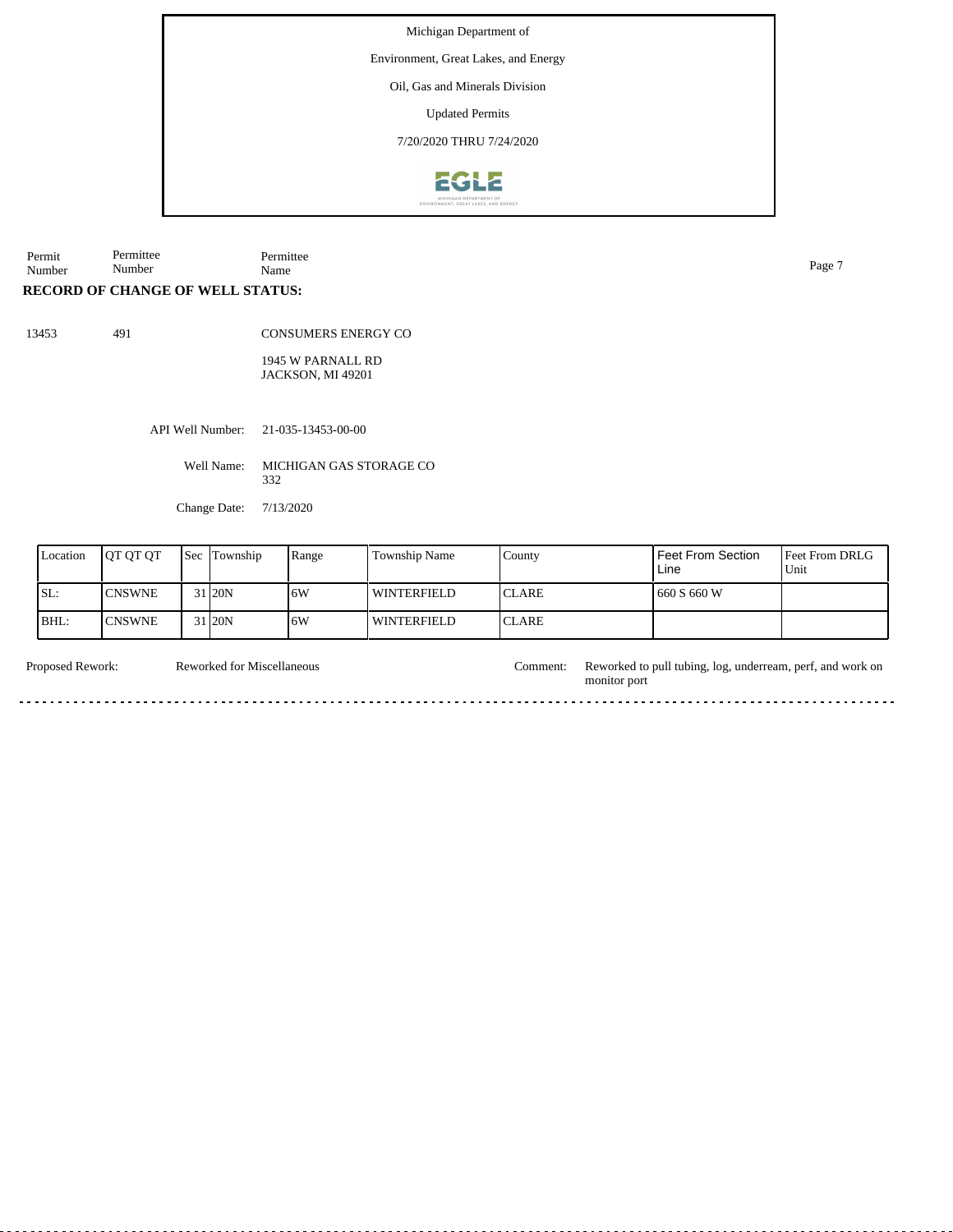Environment, Great Lakes, and Energy

Oil, Gas and Minerals Division

Updated Permits

7/20/2020 THRU 7/24/2020



Permittee Permit Permittee Name Page 8 Number Number 61111 5280 JORDAN DEVELOPMENT COMPANY LLC 1503 GARFIELD RD NORTH TRAVERSE CITY, MI 49696 API Well Number: 21-051-61111-00-00 Well Name: GROVE 13-11 True Vertical Depth: 3868 Change Date: 9/26/2019 Location | QT QT QT | Sec | Township | Range | Township Name Sec Township County Feet From Section Feet From DRLG Line Unit SL: SWSWSW GLADWIN 2W SAGE 489 S 199 W 11 19N BHL: SWSWSW 19N 2W SAGE GLADWIN 191 S 70 W 2435 N 2596 E 11 Proposed Rework: Reworked to Brine Disposal Well Comment: Plugged back and reworked as brine disposal well as noted in Reworked to Brine Disposal Well Comment: PN 61408 correspondence. 61286 6498 WOLVERINE GAS AND OIL COMPANY OF MICHIGAN LLC ONE RIVERFRONT PLAZA 55 CAMPAU, NW GRAND RAPIDS, MI 49503 API Well Number: 21-077-62004-01-00 Well Name: MILLER 29-2A True Vertical Depth: 3878

Change Date: 3/30/2020

| Location | <b>IOT OT OT</b> |                    | <b>Sec</b> Township | Range | Township Name | County            | l Feet From Section<br>Line | <b>Feet From DRLG</b><br>Unit |
|----------|------------------|--------------------|---------------------|-------|---------------|-------------------|-----------------------------|-------------------------------|
| ISL:     | <b>ISWNENE</b>   | 29 <sub>3S</sub>   |                     | 9W    | l CLIMAX      | <b>IKALAMAZOO</b> | 880 N 872 E                 |                               |
| BHL:     | <b>INWNENE</b>   | 29 <sub>13</sub> S |                     | 9W    | <b>CLIMAX</b> | <b>KALAMAZOO</b>  | 1587 N 1001 E               | 1587 N 335 W                  |

Reworked to Brine Disposal Well

Proposed Rework: Reworked to Brine Disposal Well Comment: Plugged back to 2598' and reworked as brine disposal well.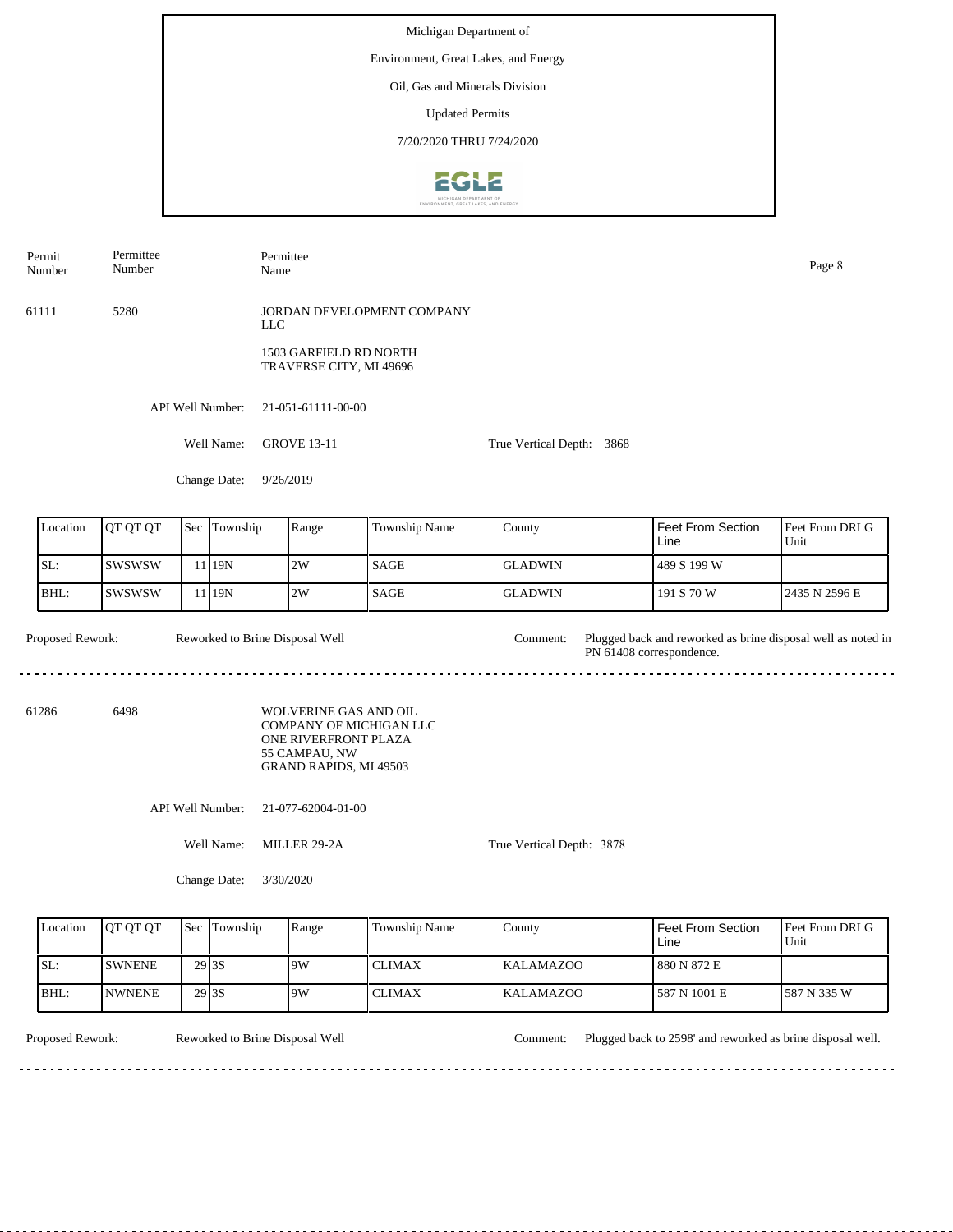Environment, Great Lakes, and Energy

Oil, Gas and Minerals Division

Updated Permits

7/20/2020 THRU 7/24/2020



Permit Number Permittee Number Permittee Name Page 9

**TRANSFER OF OWNERSHIP:**

51720 6361 RIVERSIDE ENERGY MICHIGAN LLC 10691 EAST CARTER ROAD SUITE 201 TRAVERSE CITY, MI 49684

API Well Number: 21-135-51720-00-00

Well Name: STATE CLINTON D2-1

Transfer Date: 7/20/2020

<u>. . . . . . . . . . . . . . . . .</u>

Previous Owner: PAXTON RESOURCES LLC

| Location | <b>IOT OT OT</b> | <b>Sec</b> Township | Range | Township Name  | County         | <b>Feet From Section</b><br>Line | <b>Feet From DRLG</b><br>Unit |
|----------|------------------|---------------------|-------|----------------|----------------|----------------------------------|-------------------------------|
| ISL:     | <b>ISWSESW</b>   | 1 I28N              | 4E    | <b>CLINTON</b> | <b>IOSCODA</b> | 340 S 925 E                      |                               |
| BHL:     | ISWSESW          | 1 I28N              | 4E    | <b>CLINTON</b> | <b>IOSCODA</b> | 340 S 925 E                      |                               |

51721 6361

RIVERSIDE ENERGY MICHIGAN LLC 10691 EAST CARTER ROAD SUITE 201 TRAVERSE CITY, MI 49684

API Well Number: 21-135-51721-00-00

Well Name: MOHAMMED C3-1

Transfer Date: 7/20/2020

Previous Owner: PAXTON RESOURCES LLC

| Location | JOT OT OT       | Sec Township | Range | Township Name | County        | <b>Feet From Section</b><br>Line | <b>Feet From DRLG</b><br>Unit |
|----------|-----------------|--------------|-------|---------------|---------------|----------------------------------|-------------------------------|
| SL:      | <b>I</b> SENWSE | . 128N       | 4E    | l CLINTON     | IOSCODA       | 770 N 820 W                      |                               |
| BHL      | ISENWSE         | 128N         | 4E    | l CLINTON     | <b>OSCODA</b> | 770 N 820 W                      |                               |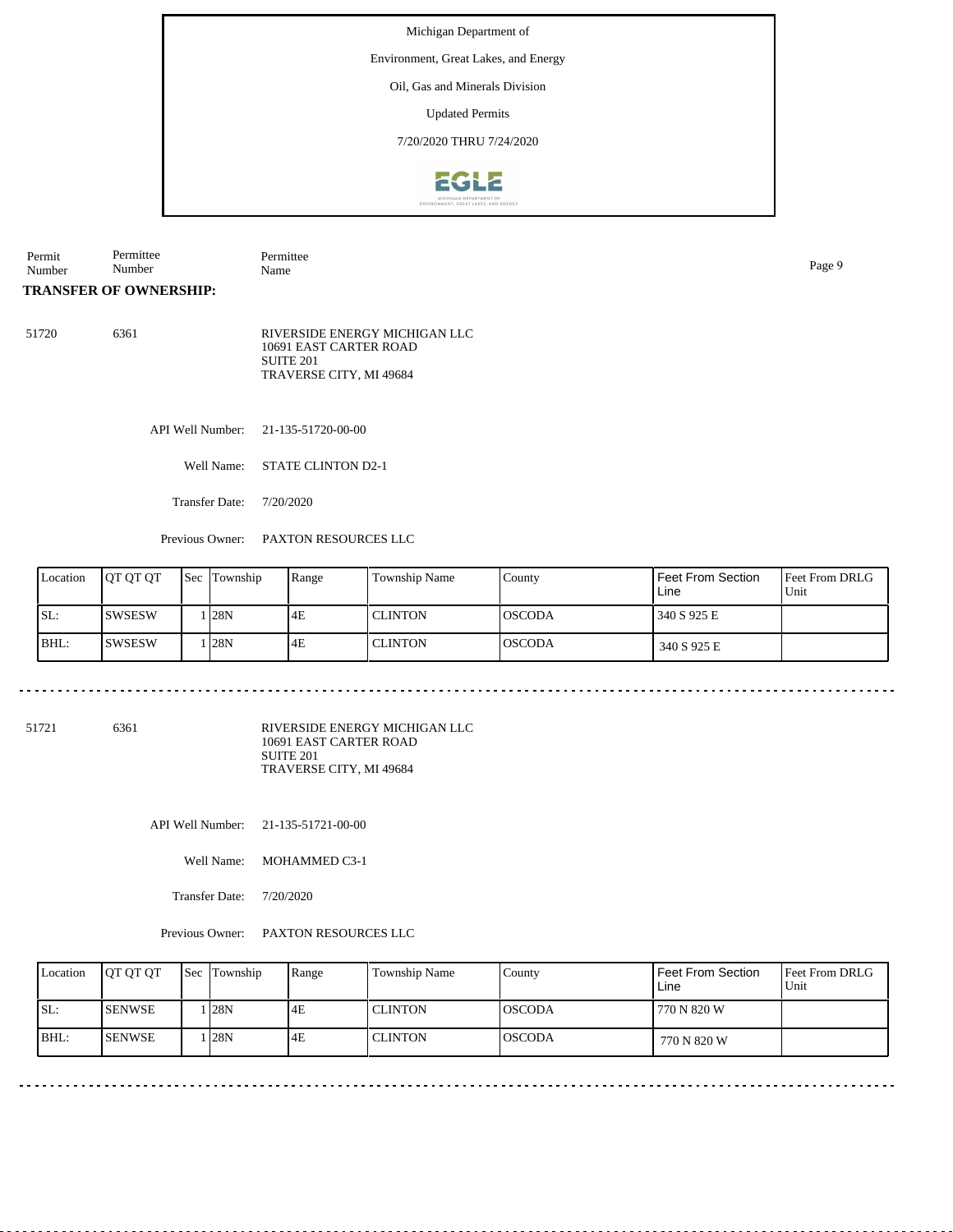Environment, Great Lakes, and Energy

Oil, Gas and Minerals Division

Updated Permits

7/20/2020 THRU 7/24/2020



| Permit<br>Number | Permittee<br>Number | Permittee<br>Name                                                                                          | Page 10 |
|------------------|---------------------|------------------------------------------------------------------------------------------------------------|---------|
| 51722            | 6361                | RIVERSIDE ENERGY MICHIGAN LLC<br>10691 EAST CARTER ROAD<br>SUITE <sub>201</sub><br>TRAVERSE CITY, MI 49684 |         |
|                  |                     | API Well Number: 21-135-51722-00-00                                                                        |         |

Well Name: MOHAMMED B2-1

Transfer Date: 7/20/2020

Previous Owner: PAXTON RESOURCES LLC

 $\sim$   $\sim$   $\sim$   $\sim$ 

| Location | <b>IOT OT OT</b> | <b>Sec Township</b> | Range | Township Name  | County         | Feet From Section<br>Line | <b>Feet From DRLG</b><br>Unit |
|----------|------------------|---------------------|-------|----------------|----------------|---------------------------|-------------------------------|
| ISL:     | <b>NWSENW</b>    | l <b>1</b> 28N      | 4E    | <b>CLINTON</b> | <b>IOSCODA</b> | 800 S 848 E               |                               |
| BHL:     | <b>NWSENW</b>    | 1 I28N              | 4E    | <b>CLINTON</b> | <b>IOSCODA</b> | 800 S 848 E               |                               |

51723 6361

RIVERSIDE ENERGY MICHIGAN LLC 10691 EAST CARTER ROAD SUITE 201 TRAVERSE CITY, MI 49684

API Well Number: 21-135-51723-00-00

<u>. . . . . . . . . . . .</u>

Well Name: MOHAMMED B4-1

Transfer Date: 7/20/2020

Previous Owner: PAXTON RESOURCES LLC

| Location | <b>OT QT QT</b> | <b>Sec</b> Township | Range | Township Name  | County         | Feet From Section<br>Line | <b>Feet From DRLG</b><br>l Unit |
|----------|-----------------|---------------------|-------|----------------|----------------|---------------------------|---------------------------------|
| SL:      | <b>ISESENE</b>  | 128N                | 4E    | <b>CLINTON</b> | IOSCODA        | 620 S 332 E               |                                 |
| BHL:     | <b>ISESENE</b>  | . 128N              | 4E    | l CLINTON      | <b>loscoda</b> | 620 S 332 E               |                                 |

\_\_\_\_\_\_\_\_\_\_\_\_\_\_\_\_\_\_\_\_\_\_\_\_\_\_\_\_\_\_\_\_\_\_\_\_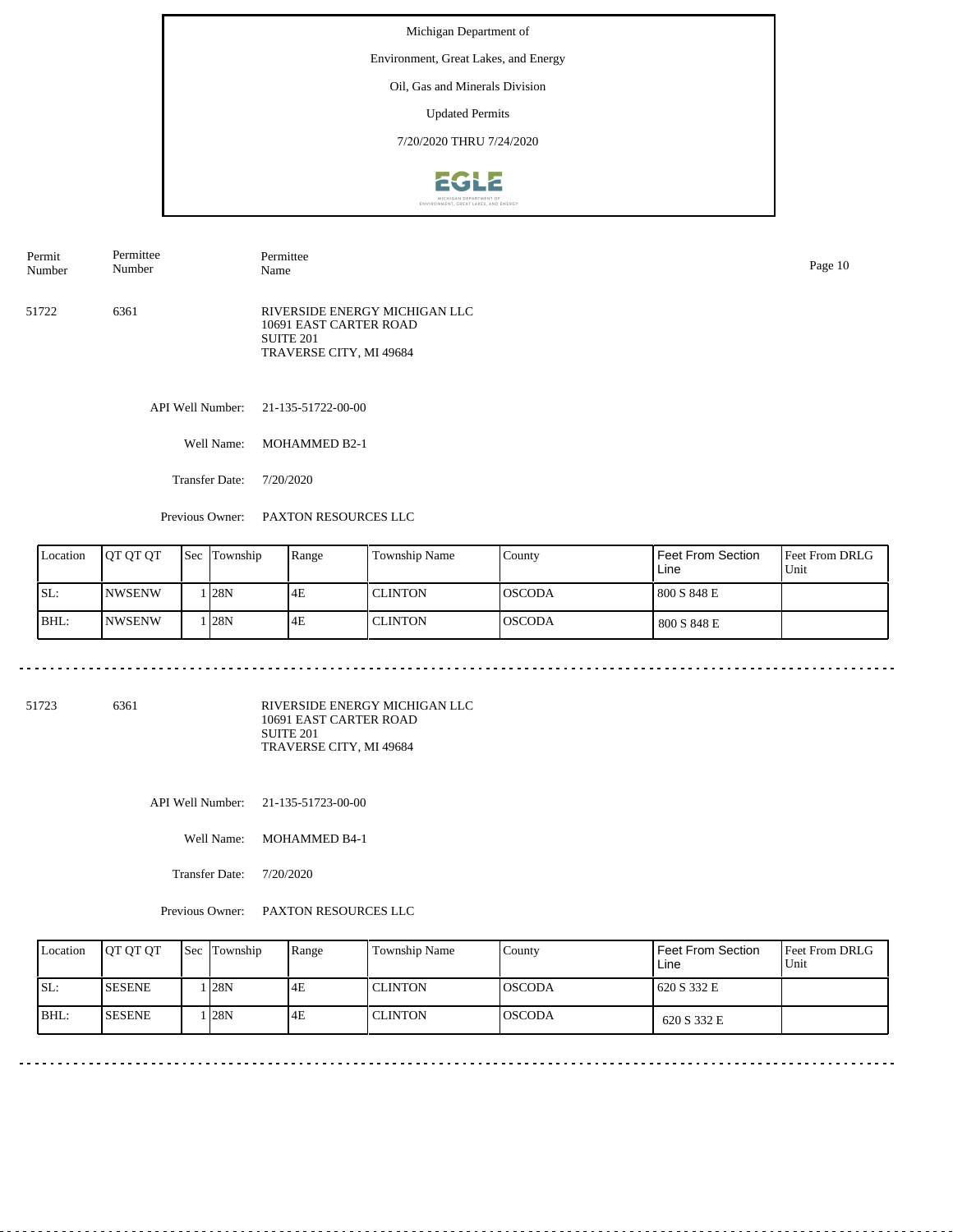Environment, Great Lakes, and Energy

Oil, Gas and Minerals Division

Updated Permits

7/20/2020 THRU 7/24/2020



| Permit<br>Number | Permittee<br>Number | Permittee<br>Name                                                                               | Page 11 |
|------------------|---------------------|-------------------------------------------------------------------------------------------------|---------|
| 51724            | 6361                | RIVERSIDE ENERGY MICHIGAN LLC<br>10691 EAST CARTER ROAD<br>SUITE 201<br>TRAVERSE CITY, MI 49684 |         |
|                  | API Well Number:    | 21-135-51724-00-00                                                                              |         |

Well Name: MOHAMMED A3-1

Transfer Date: 7/20/2020

Previous Owner: PAXTON RESOURCES LLC

|     | Location | <b>OT OT OT</b> | <b>Sec Township</b> | Range | Township Name | County          | Feet From Section<br>Line | <b>Feet From DRLG</b><br>Unit |
|-----|----------|-----------------|---------------------|-------|---------------|-----------------|---------------------------|-------------------------------|
| SL: |          | <b>INWNWNE</b>  | . 128N              | 4E    | l CLINTON     | IOSCODA         | 377 N 342 W               |                               |
|     | BHL:     | <b>INWNWNE</b>  | . 128N              | 4E    | l CLINTON     | <b>l</b> OSCODA | 377 N 342 W               |                               |

51725 6361

RIVERSIDE ENERGY MICHIGAN LLC 10691 EAST CARTER ROAD SUITE 201 TRAVERSE CITY, MI 49684

API Well Number: 21-135-51725-00-00

Well Name: STATE CLINTON B2-12

Transfer Date: 7/20/2020

Previous Owner: PAXTON RESOURCES LLC

| Location | <b>OT QT QT</b> | <b>Sec</b> Township | Range | Township Name | County         | Feet From Section<br>Line | <b>Feet From DRLG</b><br>l Unit |
|----------|-----------------|---------------------|-------|---------------|----------------|---------------------------|---------------------------------|
| SL:      | <b>ISESENW</b>  | 2 <sub>28N</sub>    | 4E    | l CLINTON     | IOSCODA        | 420 S 380 E               |                                 |
| BHL:     | <b>ISESENW</b>  | 2 28N               | 4E    | l CLINTON     | <b>loscoda</b> | 420 S 380 E               |                                 |

\_\_\_\_\_\_\_\_\_\_\_\_\_\_\_\_\_\_\_\_\_\_\_\_\_\_\_\_\_\_\_\_\_\_\_\_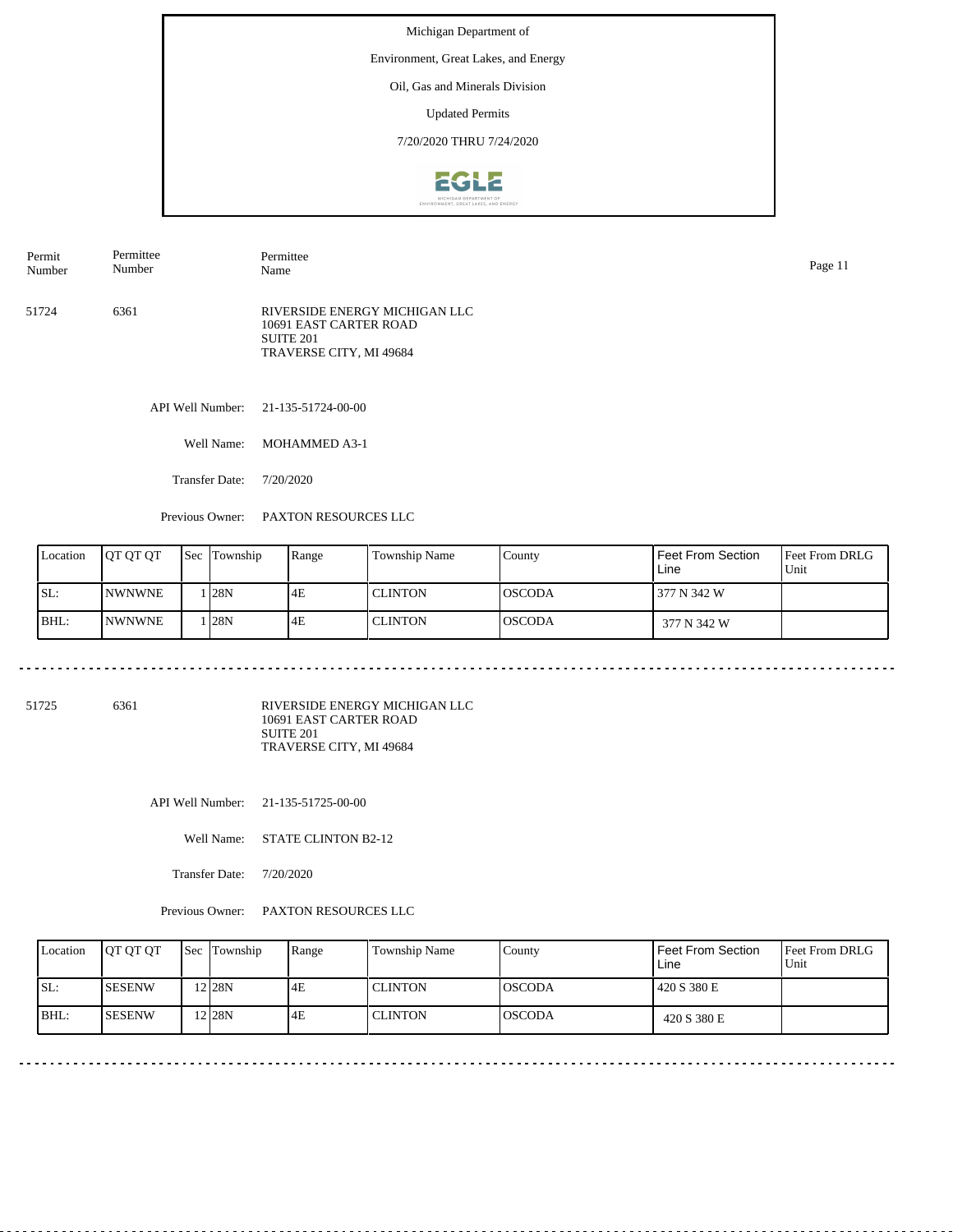Environment, Great Lakes, and Energy

Oil, Gas and Minerals Division

Updated Permits

7/20/2020 THRU 7/24/2020



| Permit<br>Number | Permittee<br>Number | Permittee<br>Name                                                                               | Page 12 |
|------------------|---------------------|-------------------------------------------------------------------------------------------------|---------|
| 51732            | 6361                | RIVERSIDE ENERGY MICHIGAN LLC<br>10691 EAST CARTER ROAD<br>SUITE 201<br>TRAVERSE CITY, MI 49684 |         |

API Well Number: 21-001-51732-00-00

Well Name: STATE MITCHELL D2-6

Transfer Date: 7/20/2020

المتحدث المتحدث المتحدث

Previous Owner: PAXTON RESOURCES LLC

|      | Location | <b>IOT OT OT</b> | <b>Sec Township</b> | Range | <b>Township Name</b> | County        | Feet From Section<br>Line | <b>Feet From DRLG</b><br>Unit |
|------|----------|------------------|---------------------|-------|----------------------|---------------|---------------------------|-------------------------------|
| SL:  |          | <b>ISWSESW</b>   | 6 <sub>28N</sub>    | 5E    | MITCHELL             | LALCONA       | 530 S 932 E               | 1530 S 932 E                  |
| BHL: |          | <b>SWSESW</b>    | 6 <sub>28</sub> N   | 5Ε    | <b>MITCHELL</b>      | <b>ALCONA</b> | 530 S 932 E               | 530 S 932 E                   |

52022 6361

RIVERSIDE ENERGY MICHIGAN LLC 10691 EAST CARTER ROAD SUITE 201 TRAVERSE CITY, MI 49684

API Well Number: 21-135-52022-00-00

Well Name: STATE CLINTON B4-12

Transfer Date: 7/20/2020

Previous Owner: PAXTON RESOURCES LLC

| Location | <b>OT QT QT</b> | <b>Sec</b> Township | Range | Township Name | County         | Feet From Section<br>Line | <b>Feet From DRLG</b><br>l Unit |
|----------|-----------------|---------------------|-------|---------------|----------------|---------------------------|---------------------------------|
| ISL:     | <b>SESENE</b>   | $2$ 28N             | 4E    | l CLINTON     | IOSCODA        | 360 S 340 E               |                                 |
| BHL:     | <b>SESENE</b>   | 2 28N               | 4E    | l CLINTON     | <b>loscoda</b> | 360 S 340 E               |                                 |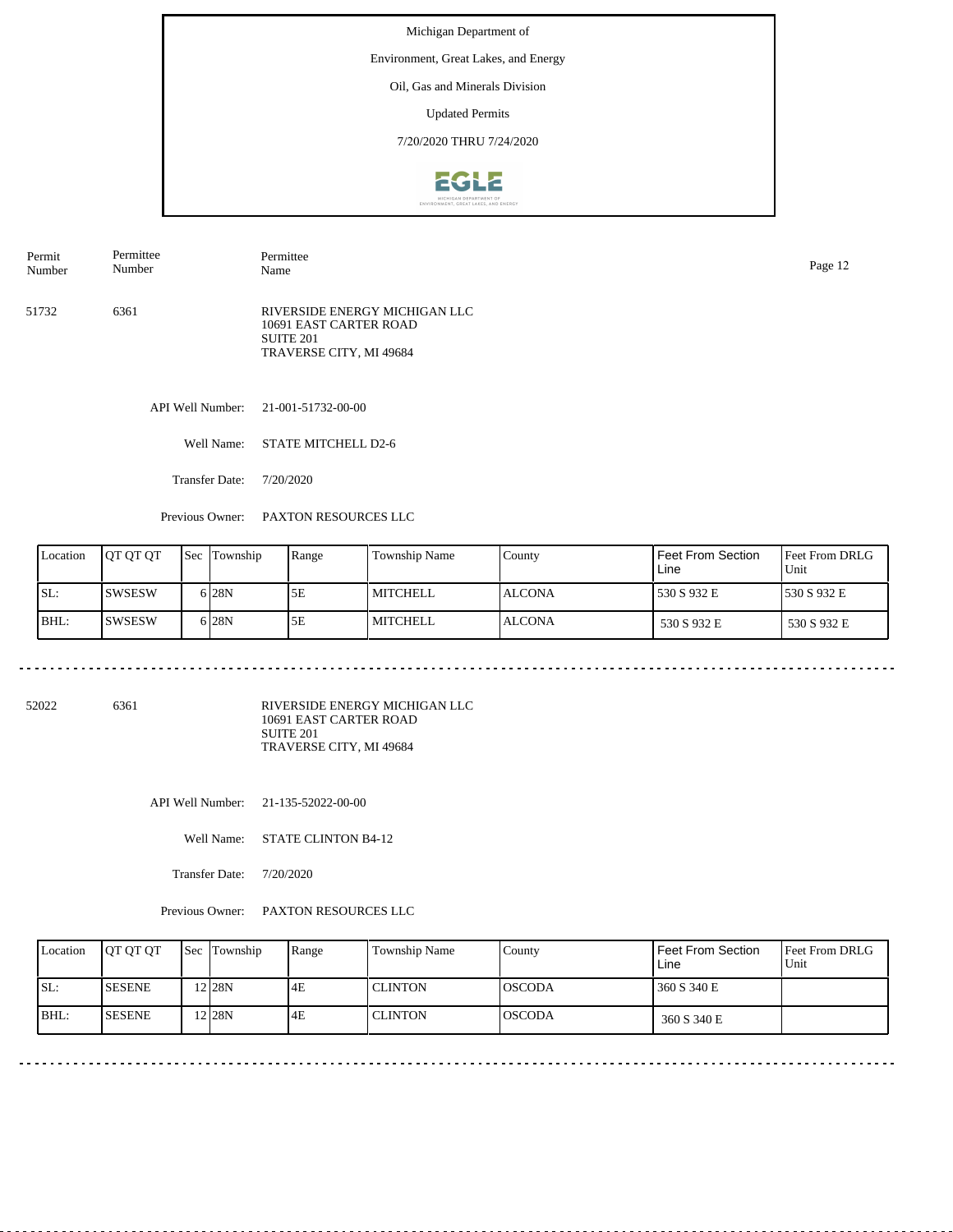Environment, Great Lakes, and Energy

Oil, Gas and Minerals Division

Updated Permits

7/20/2020 THRU 7/24/2020



| Permit | Permittee | Permittee                                                                                       | Page 13 |
|--------|-----------|-------------------------------------------------------------------------------------------------|---------|
| Number | Number    | Name                                                                                            |         |
| 52093  | 6361      | RIVERSIDE ENERGY MICHIGAN LLC<br>10691 EAST CARTER ROAD<br>SUITE 201<br>TRAVERSE CITY, MI 49684 |         |

API Well Number: 21-135-52093-00-00

Well Name: MOHAMMED C4-1 SWD

Transfer Date: 7/20/2020

المتحدث المتحدث المتحدث

Previous Owner: PAXTON RESOURCES LLC

| Location | <b>OT OT OT</b> | <b>Sec Township</b> | Range | Township Name  | County         | <b>Feet From Section</b><br>Line | <b>Feet From DRLG</b><br>Unit |
|----------|-----------------|---------------------|-------|----------------|----------------|----------------------------------|-------------------------------|
| ISL:     | <b>ISENESE</b>  | 1 I28N              | 4E    | <b>CLINTON</b> | <b>IOSCODA</b> | 720 N 200 E                      |                               |
| BHL:     | <b>ISENESE</b>  | 1 I28N              | 4E    | <b>CLINTON</b> | <b>IOSCODA</b> | 720 N 200 E                      |                               |

52393 6361

RIVERSIDE ENERGY MICHIGAN LLC 10691 EAST CARTER ROAD SUITE 201 TRAVERSE CITY, MI 49684

API Well Number: 21-135-52393-00-00

Well Name: MILLER B4-13

Transfer Date: 7/20/2020

Previous Owner: PAXTON RESOURCES LLC

| Location | <b>JOT OT OT</b> | <b>Sec Township</b> | Range | Township Name  | County         | Feet From Section<br>Line | <b>Feet From DRLG</b><br>l Unit |
|----------|------------------|---------------------|-------|----------------|----------------|---------------------------|---------------------------------|
| SL:      | <b>ISESENE</b>   | 3 28N               | 4E    | <b>CLINTON</b> | IOSCODA        | 625 S 550 E               | 1625 S 550 E                    |
| BHL:     | <b>ISESENE</b>   | 3 28N               | 4E    | l CLINTON      | <b>IOSCODA</b> | 625 S 550 E               | 1625 S 550 E                    |

. . . . . . . . . . . . . . . . . . .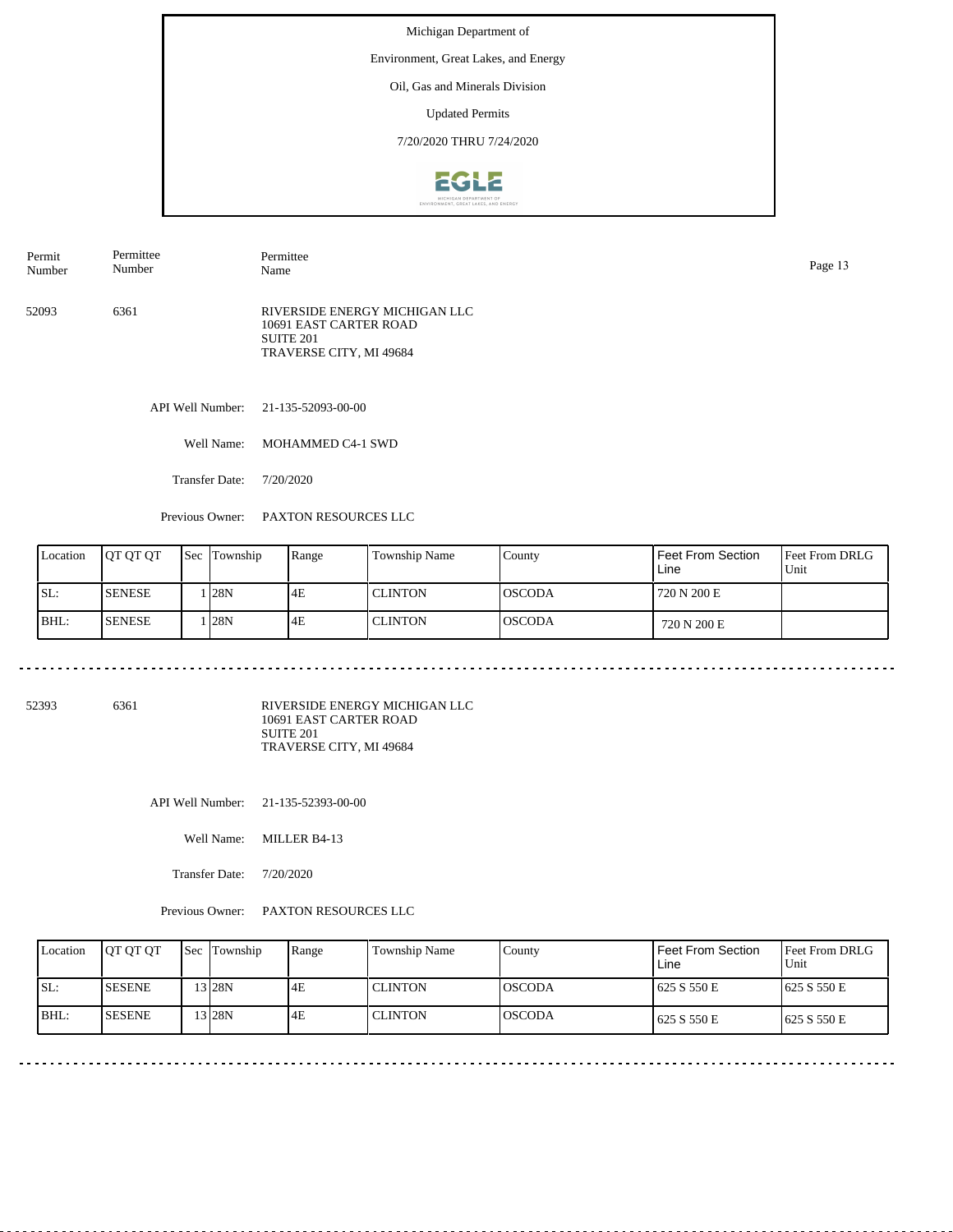Environment, Great Lakes, and Energy

Oil, Gas and Minerals Division

Updated Permits

7/20/2020 THRU 7/24/2020



52394 6361 RIVERSIDE ENERGY MICHIGAN LLC 10691 EAST CARTER ROAD SUITE 201 TRAVERSE CITY, MI 49684 Permit Number Permittee Number Permittee Name Page 14

API Well Number: 21-001-52394-00-00

Well Name: STATE MITCHELL A1-17

Transfer Date: 7/20/2020

المتحدث المتحدث المتحدث

Previous Owner: PAXTON RESOURCES LLC

| Location | <b>IOT OT OT</b> | <b>ISec Township</b> | Range | Township Name   | Countv        | Feet From Section<br>Line | <b>Feet From DRLG</b><br>Unit |
|----------|------------------|----------------------|-------|-----------------|---------------|---------------------------|-------------------------------|
| ISL:     | <b>INWNWNW</b>   | 17 28N               | 5E    | <b>MITCHELL</b> | <b>ALCONA</b> | 350 N 168 W               | 1350 N 1151 E                 |
| BHL:     | <b>INWNWNW</b>   | 17 <sub>128N</sub>   | 5E    | MITCHELL        | <b>ALCONA</b> | 350 N 168 W               | 350 N 1151 E                  |

52731 6361

RIVERSIDE ENERGY MICHIGAN LLC 10691 EAST CARTER ROAD SUITE 201 TRAVERSE CITY, MI 49684

API Well Number: 21-001-52731-00-00

Well Name: STATE MITCHELL A1-16

Transfer Date: 7/20/2020

Previous Owner: PAXTON RESOURCES LLC

| Location | <b>IOT OT OT</b> | <b>Sec Township</b> | Range | Township Name | County         | <b>Feet From Section</b><br>Line | <b>Feet From DRLG</b><br>l Unit |
|----------|------------------|---------------------|-------|---------------|----------------|----------------------------------|---------------------------------|
| SL:      | <b>INWNWNW</b>   | 16 I 28 N           | 5Ε    | MITCHELL      | <b>IALCONA</b> | 340 N 660 W                      |                                 |
| BHL:     | INWNWNW          | 16 28 N             | 5Ε    | MITCHELL      | <b>ALCONA</b>  | 340 N 660 W                      |                                 |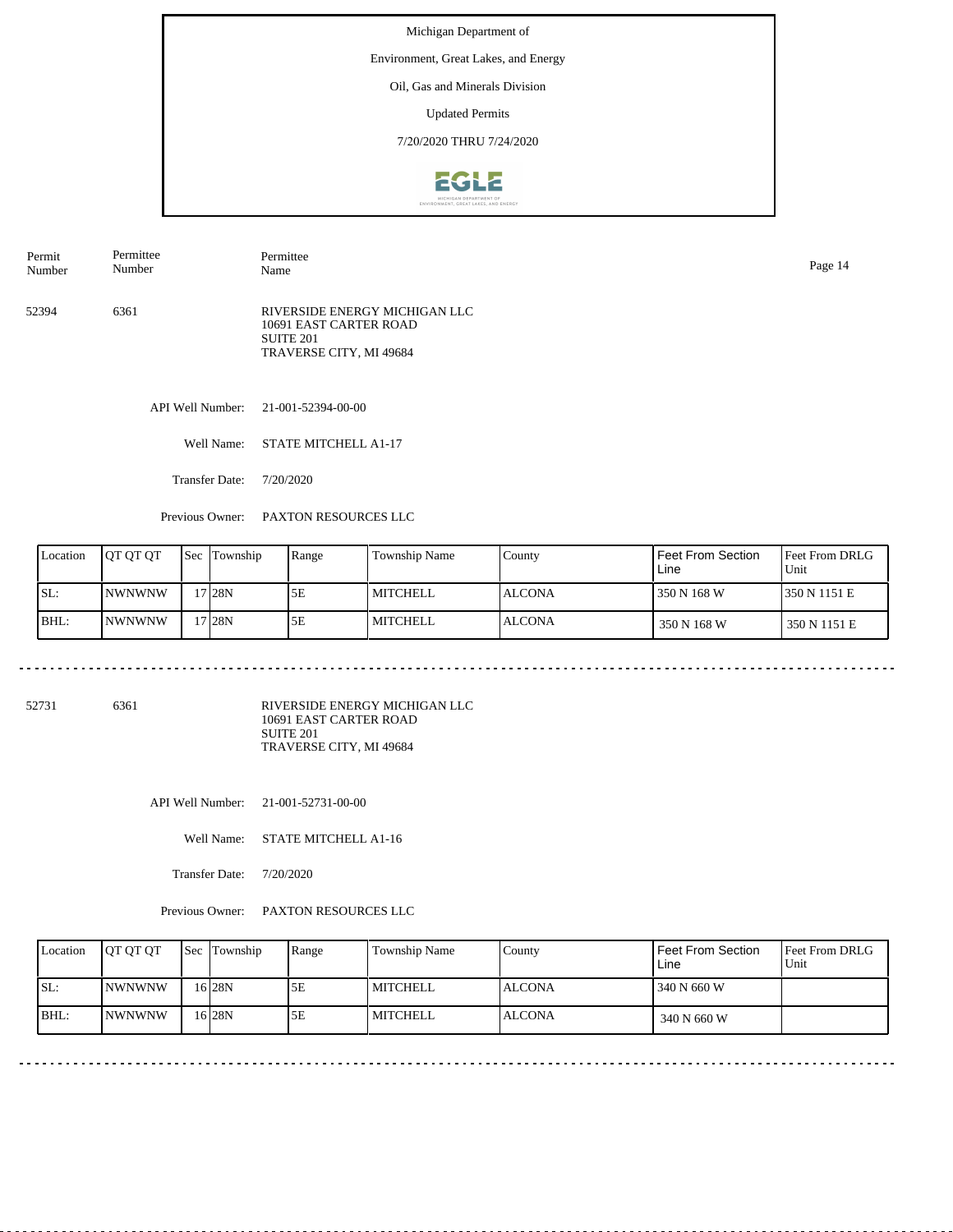Environment, Great Lakes, and Energy

Oil, Gas and Minerals Division

Updated Permits

7/20/2020 THRU 7/24/2020



| Permit | Permittee | Permittee                                                                                       | Page 15 |
|--------|-----------|-------------------------------------------------------------------------------------------------|---------|
| Number | Number    | Name                                                                                            |         |
| 52732  | 6361      | RIVERSIDE ENERGY MICHIGAN LLC<br>10691 EAST CARTER ROAD<br>SUITE 201<br>TRAVERSE CITY, MI 49684 |         |

API Well Number: 21-001-52732-00-00

Well Name: STATE MITCHELL B2-16

Transfer Date: 7/20/2020

المتحدث المتحدث المتحدث

Previous Owner: PAXTON RESOURCES LLC

| Location | <b>IOT OT OT</b> | <b>Sec</b> Township | Range | Township Name   | Countv        | Feet From Section<br>Line | <b>Feet From DRLG</b><br>Unit |
|----------|------------------|---------------------|-------|-----------------|---------------|---------------------------|-------------------------------|
| ISL:     | <b>ISWSENW</b>   | 16 I 28 N           | 5E    | MITCHELL        | <b>ALCONA</b> | 620 S 700 E               |                               |
| BHL:     | ISWSENW          | 16 I 28 N           | 5E    | <b>MITCHELL</b> | <b>ALCONA</b> | 620 S 700 E               |                               |

52733 6361

RIVERSIDE ENERGY MICHIGAN LLC 10691 EAST CARTER ROAD SUITE 201 TRAVERSE CITY, MI 49684

API Well Number: 21-001-52733-00-00

Well Name: STATE MITCHELL A3-16

Transfer Date: 7/20/2020

Previous Owner: PAXTON RESOURCES LLC

| Location | <b>IOT OT OT</b> | <b>Sec</b> Township | Range | Township Name | County         | Feet From Section<br>Line | <b>Feet From DRLG</b><br>l Unit |
|----------|------------------|---------------------|-------|---------------|----------------|---------------------------|---------------------------------|
| SL:      | <b>NENWNE</b>    | 16 28 N             | 5Ε    | l MITCHELL    | <b>IALCONA</b> | 350 N 972 W               |                                 |
| BHL:     | <b>NENWNE</b>    | 16 28N              | 5E    | l MITCHELL    | <b>ALCONA</b>  | 350 N 972 W               |                                 |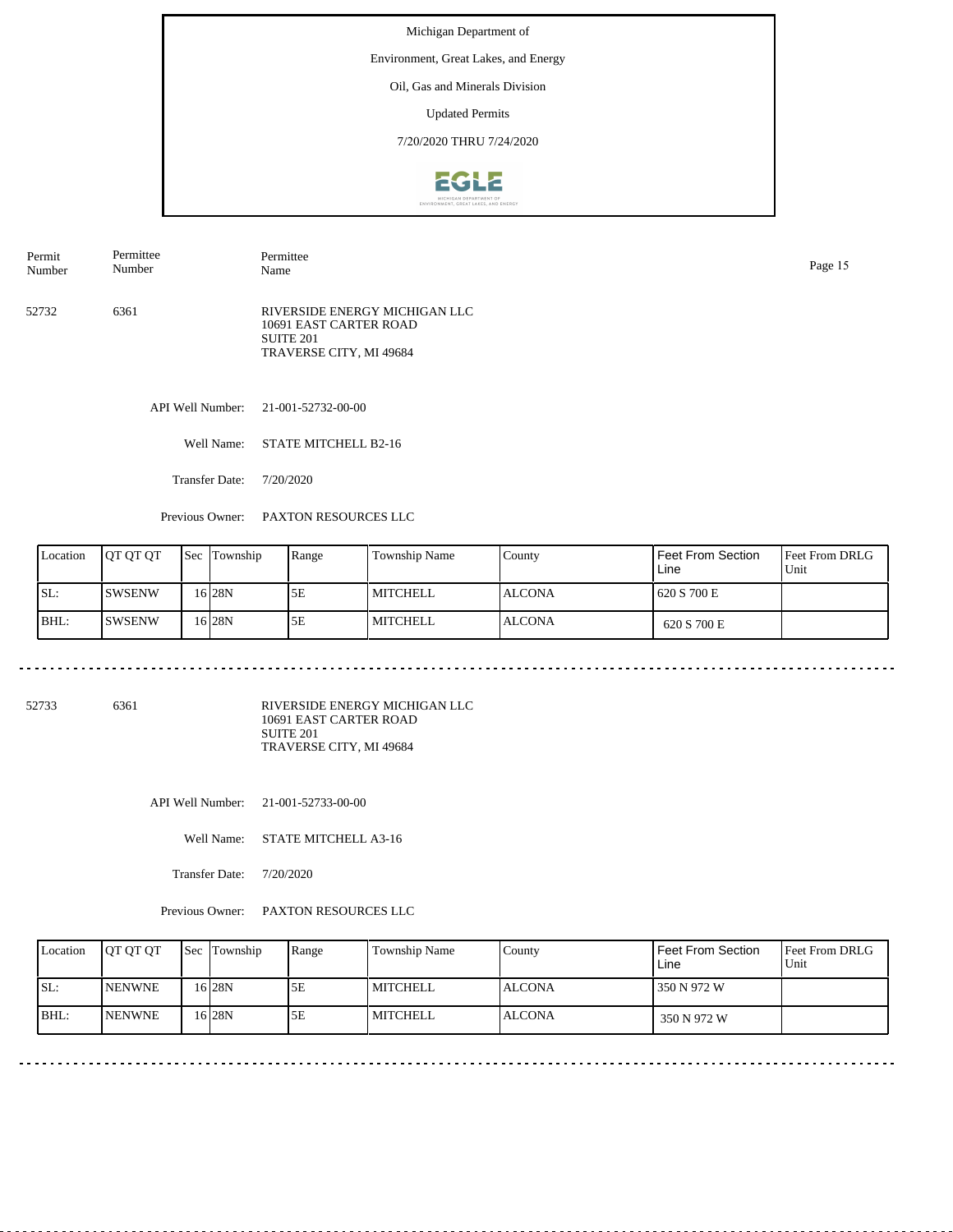Environment, Great Lakes, and Energy

Oil, Gas and Minerals Division

Updated Permits

7/20/2020 THRU 7/24/2020



| Permit<br>Number | Permittee<br>Number | Permittee<br>Name                                                                                      | Page 16 |
|------------------|---------------------|--------------------------------------------------------------------------------------------------------|---------|
| 52734            | 6361                | RIVERSIDE ENERGY MICHIGAN LLC<br>10691 EAST CARTER ROAD<br><b>SUITE 201</b><br>TRAVERSE CITY, MI 49684 |         |
|                  | API Well Number:    | 21-001-52734-00-00                                                                                     |         |

Well Name: ORION B4-18

Transfer Date: 7/20/2020

المتحدث المتحدث المتحدث

Previous Owner: PAXTON RESOURCES LLC

| Location | <b>OT OT OT</b> | <b>Sec Township</b> | Range | Township Name   | Countv        | Feet From Section<br>Line | <b>Feet From DRLG</b><br>Unit |
|----------|-----------------|---------------------|-------|-----------------|---------------|---------------------------|-------------------------------|
| ISL:     | <b>ISWSENE</b>  | 18 <sub>28N</sub>   | 5E    | <b>MITCHELL</b> | <b>ALCONA</b> | 657 S 857 E               |                               |
| BHL:     | <b>ISWSENE</b>  | 18 <sub>28N</sub>   | 5E    | <b>MITCHELL</b> | <b>ALCONA</b> | 657 S 857 E               |                               |

52735 6361

RIVERSIDE ENERGY MICHIGAN LLC 10691 EAST CARTER ROAD SUITE 201 TRAVERSE CITY, MI 49684

API Well Number: 21-001-52735-00-00

Well Name: ORION B2-18

Transfer Date: 7/20/2020

Previous Owner: PAXTON RESOURCES LLC

| Location | <b>IOT OT OT</b> | <b>Sec</b> Township | Range | Township Name | County         | Feet From Section<br>Line | <b>Feet From DRLG</b><br>l Unit |
|----------|------------------|---------------------|-------|---------------|----------------|---------------------------|---------------------------------|
| SL:      | ISWSENW          | 18 I 28 N           | 5Ε    | l MITCHELL    | <b>IALCONA</b> | 630 S 1150 E              |                                 |
| BHL:     | ISWSENW          | 18 28N              | 5E    | l MITCHELL    | <b>ALCONA</b>  | 630 S 1150 E              |                                 |

. . . . . . . . . . . . . .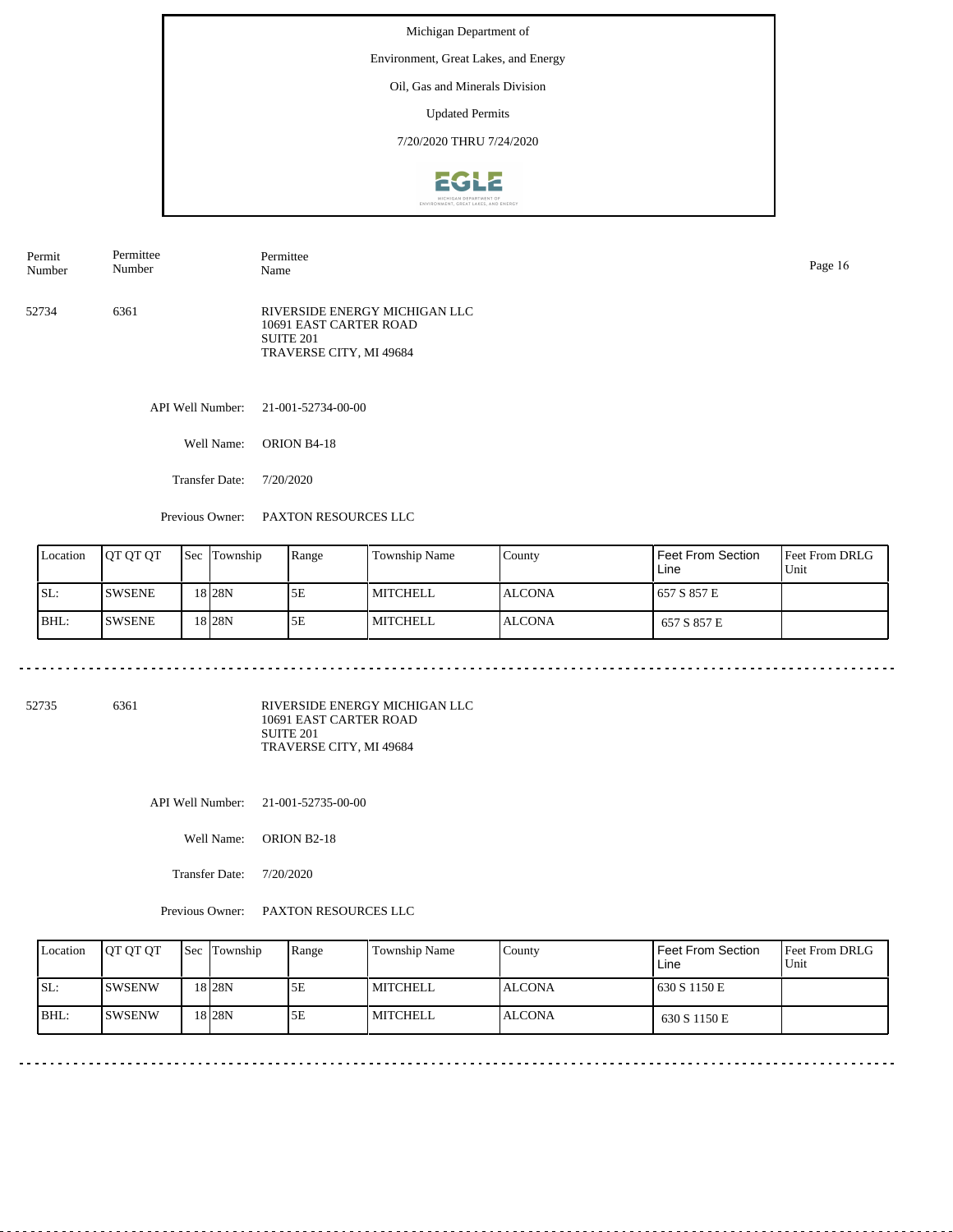Environment, Great Lakes, and Energy

Oil, Gas and Minerals Division

Updated Permits

7/20/2020 THRU 7/24/2020



| Permit<br>Number | Permittee<br>Number | Permittee<br>Name                                                                               | Page 17 |
|------------------|---------------------|-------------------------------------------------------------------------------------------------|---------|
| 52736            | 6361                | RIVERSIDE ENERGY MICHIGAN LLC<br>10691 EAST CARTER ROAD<br>SUITE 201<br>TRAVERSE CITY, MI 49684 |         |

API Well Number: 21-001-52736-00-00

Well Name: ORION A3-18

Transfer Date: 7/20/2020

المتحدث المتحدث المتحدث

Previous Owner: PAXTON RESOURCES LLC

| Location | <b>IOT OT OT</b> | <b>Sec</b> Township | Range | Township Name   | Countv        | Feet From Section<br>Line | <b>Feet From DRLG</b><br>Unit |
|----------|------------------|---------------------|-------|-----------------|---------------|---------------------------|-------------------------------|
| ISL:     | <b>INWNWNE</b>   | 18 <sub>28N</sub>   | 5E    | MITCHELL        | <b>ALCONA</b> | 340 N 620 W               |                               |
| BHL:     | <b>INWNWNE</b>   | 18 28 N             | 5E    | <b>MITCHELL</b> | <b>ALCONA</b> | 340 N 620 W               |                               |

52737 6361

RIVERSIDE ENERGY MICHIGAN LLC 10691 EAST CARTER ROAD SUITE 201 TRAVERSE CITY, MI 49684

API Well Number: 21-001-52737-00-00

Well Name: STATE MITCHELL A3-17

Transfer Date: 7/20/2020

Previous Owner: PAXTON RESOURCES LLC

| Location | <b>IOT OT OT</b> | <b>Sec</b> Township | Range | Township Name | County         | Feet From Section<br>Line | <b>Feet From DRLG</b><br>l Unit |
|----------|------------------|---------------------|-------|---------------|----------------|---------------------------|---------------------------------|
| SL:      | <b>ISENWNE</b>   | 7 <sub>28N</sub>    | 5Ε    | l MITCHELL    | <b>IALCONA</b> | 729 N 730 W               |                                 |
| BHL:     | <b>ISENWNE</b>   | 7 <sub>128</sub> N  | 5E    | l MITCHELL    | <b>ALCONA</b>  | 729 N 730 W               |                                 |